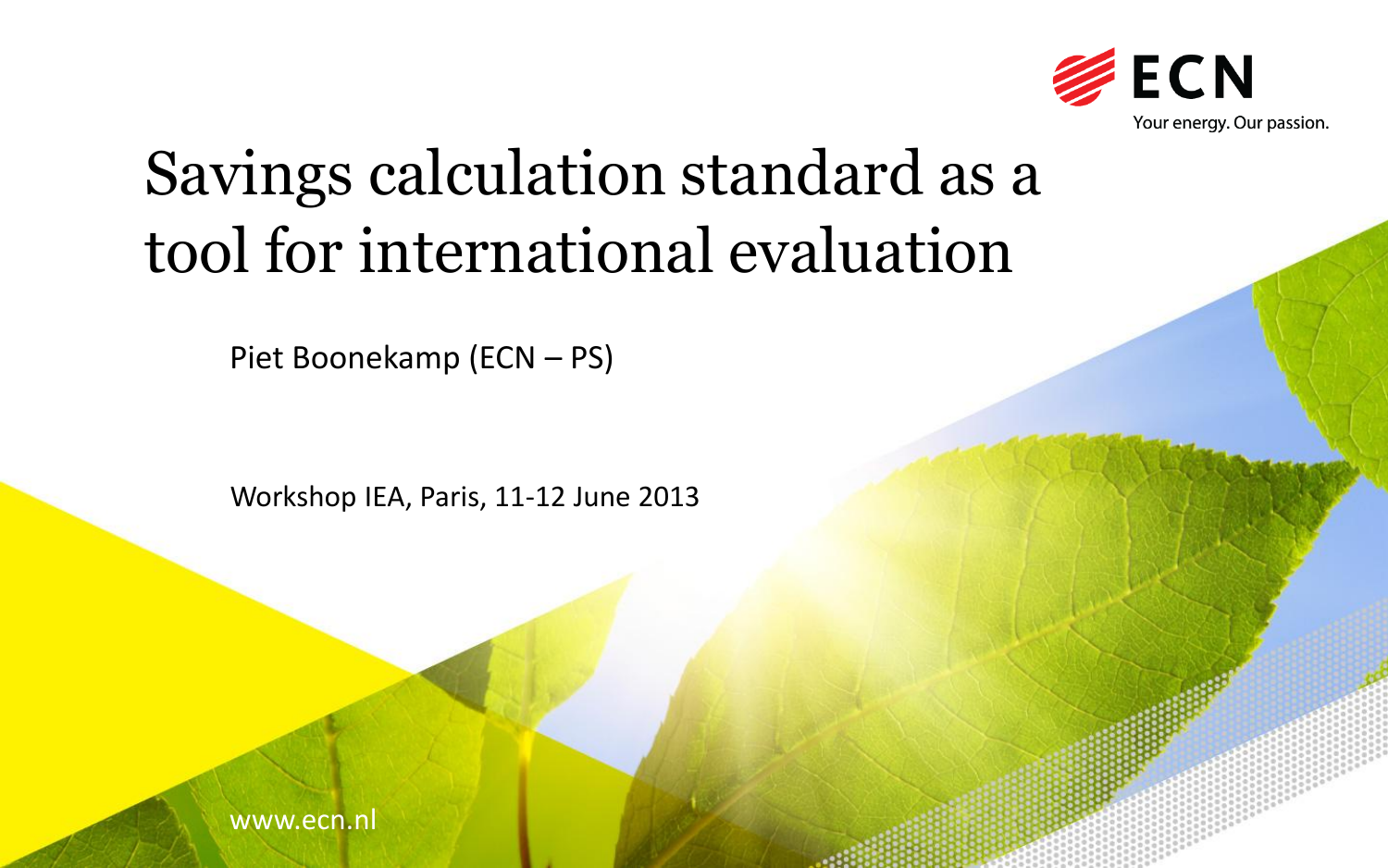

## Subjects

- Savings to be evaluated
- Standard on savings calculation
- Role at international level
- Progress on indicator based methods in standard
- More with less with standard.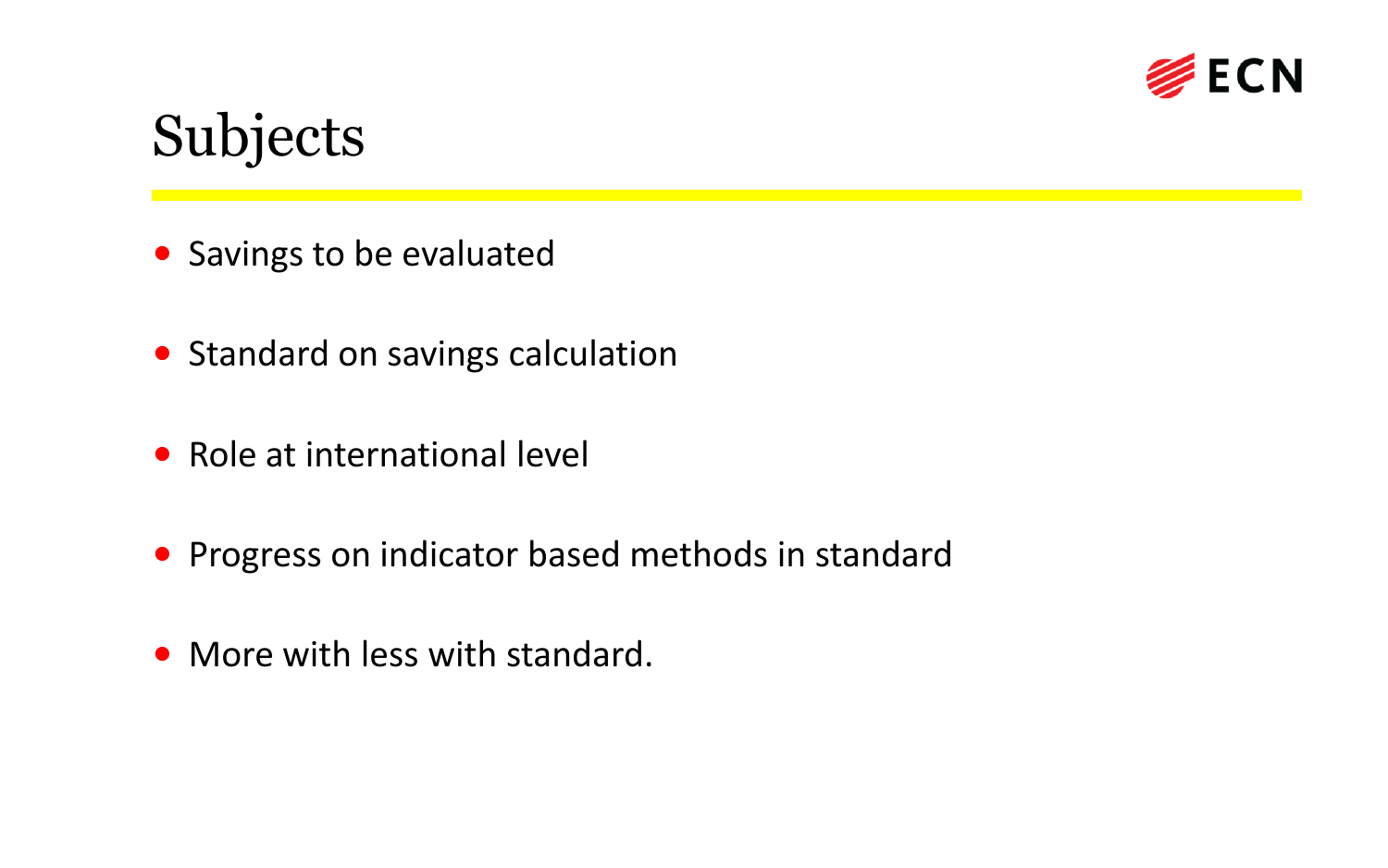# Type of savings to be calculated



**ECN**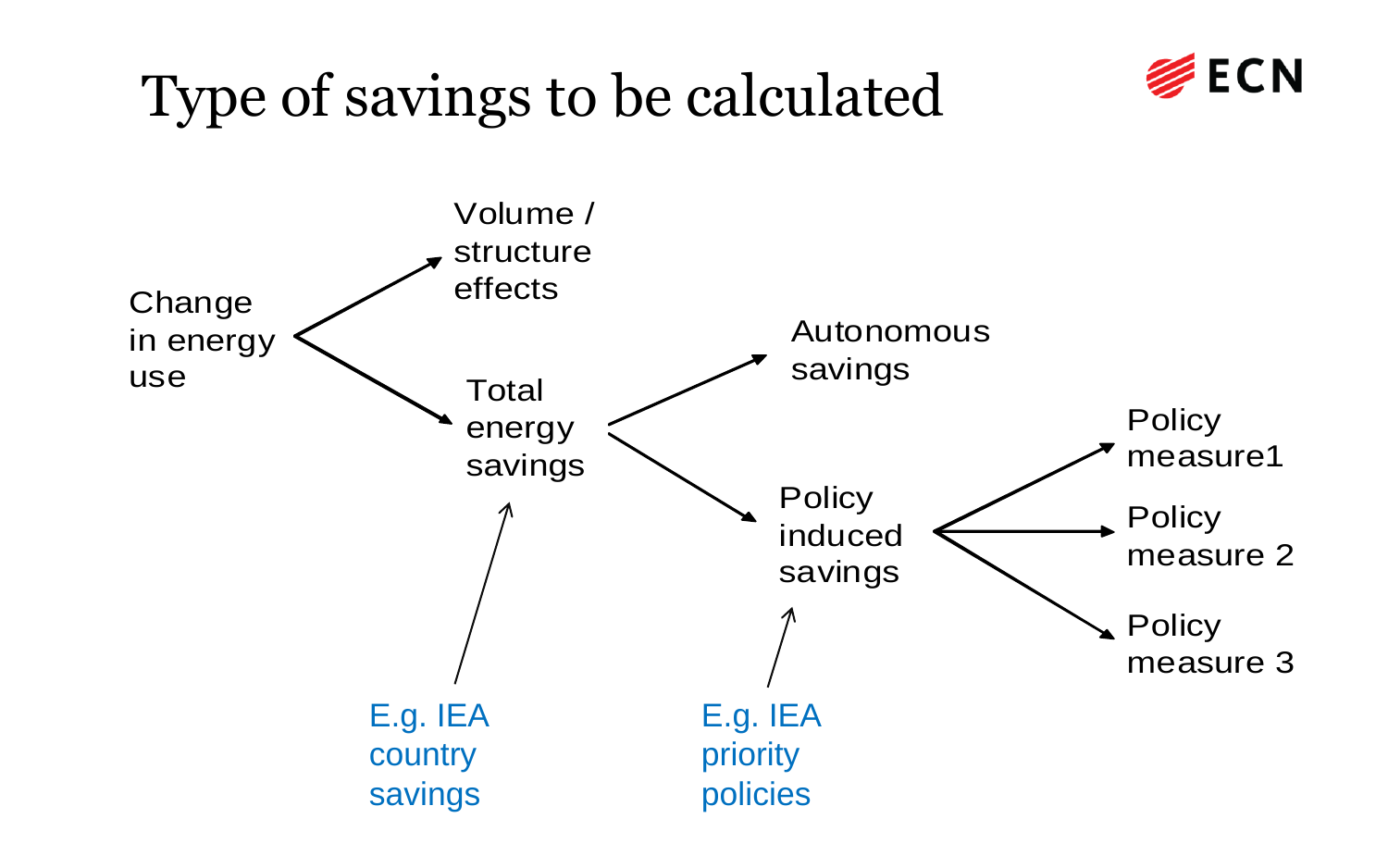

# CEN/ISO standard on savings calculation

## Characteristics EN16212/ISO 17742:

- Geographical scope: country, region
- Energy end-use (not supply)
- General approach (concrete examples included)
- For policy evaluation at:
	- national / regional / city level
	- international level (EU, OECD, UN?)
- To be used ex-ante (planned) and ex-post (realised)
- Two methods:
	- top-down / indicator based > total savings
	- bottom-up / measure based > policy savings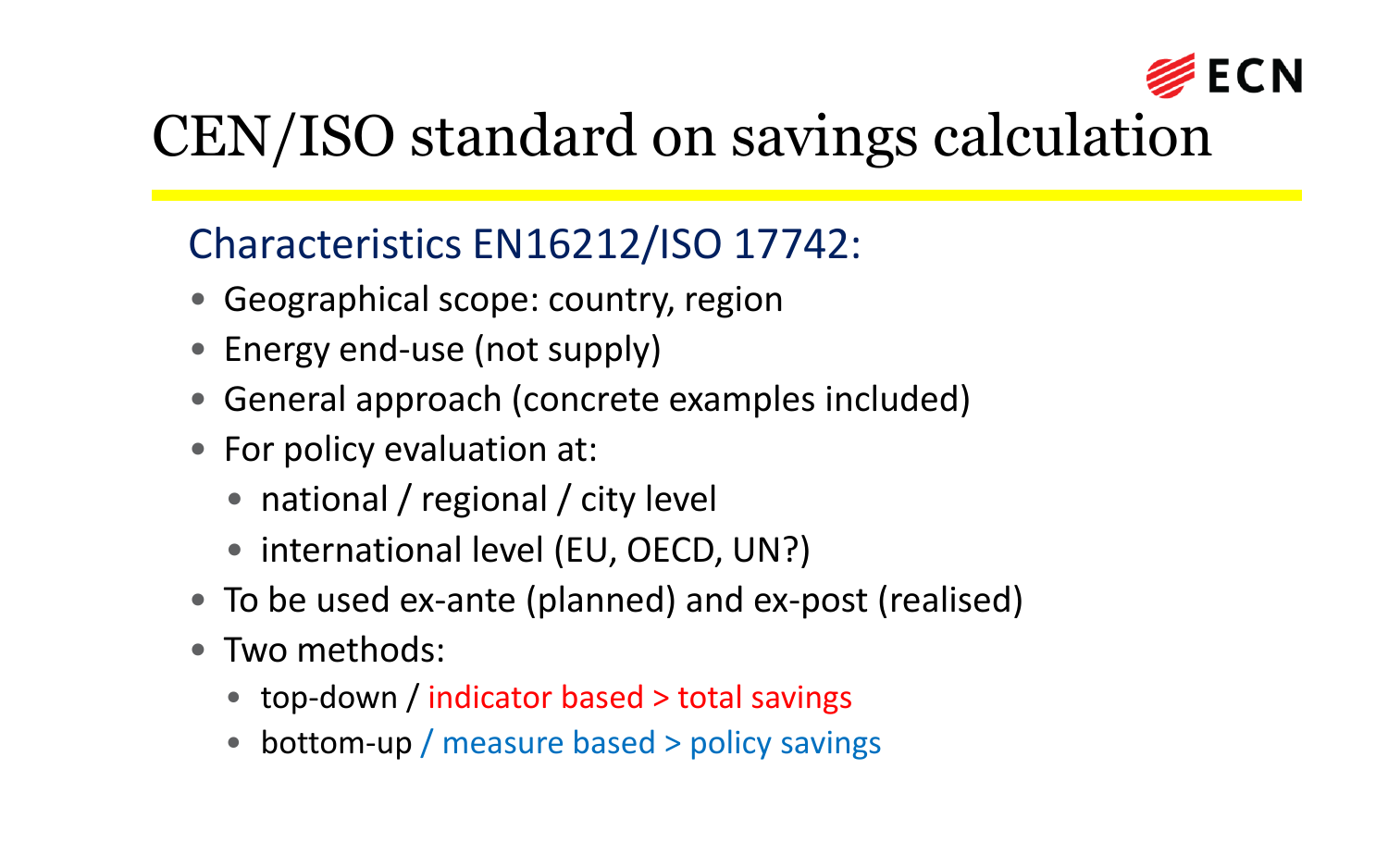

# Savings type and standardized methods

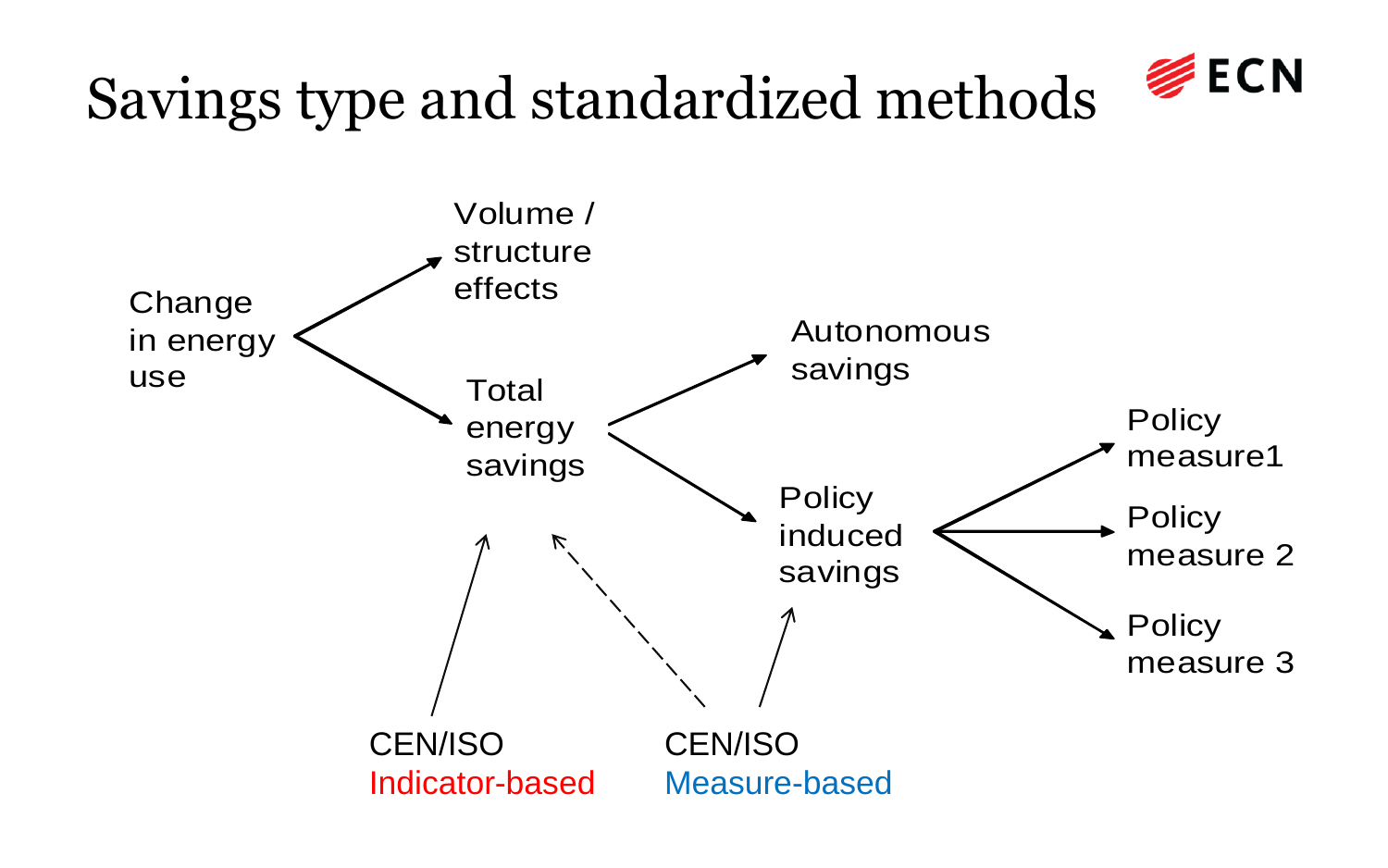

# Why standardization of savings calculation ?

Status of methods:

- Worldwide stakeholder consent
- Endorsed by national governments Application:
- agreements on targets (total/indicators)
- agreements on means/efforts (policy/measures)

Relation to existing activities:

- Building on current methods
- Formalization of methods
- Requirements on transparency, reliability, data management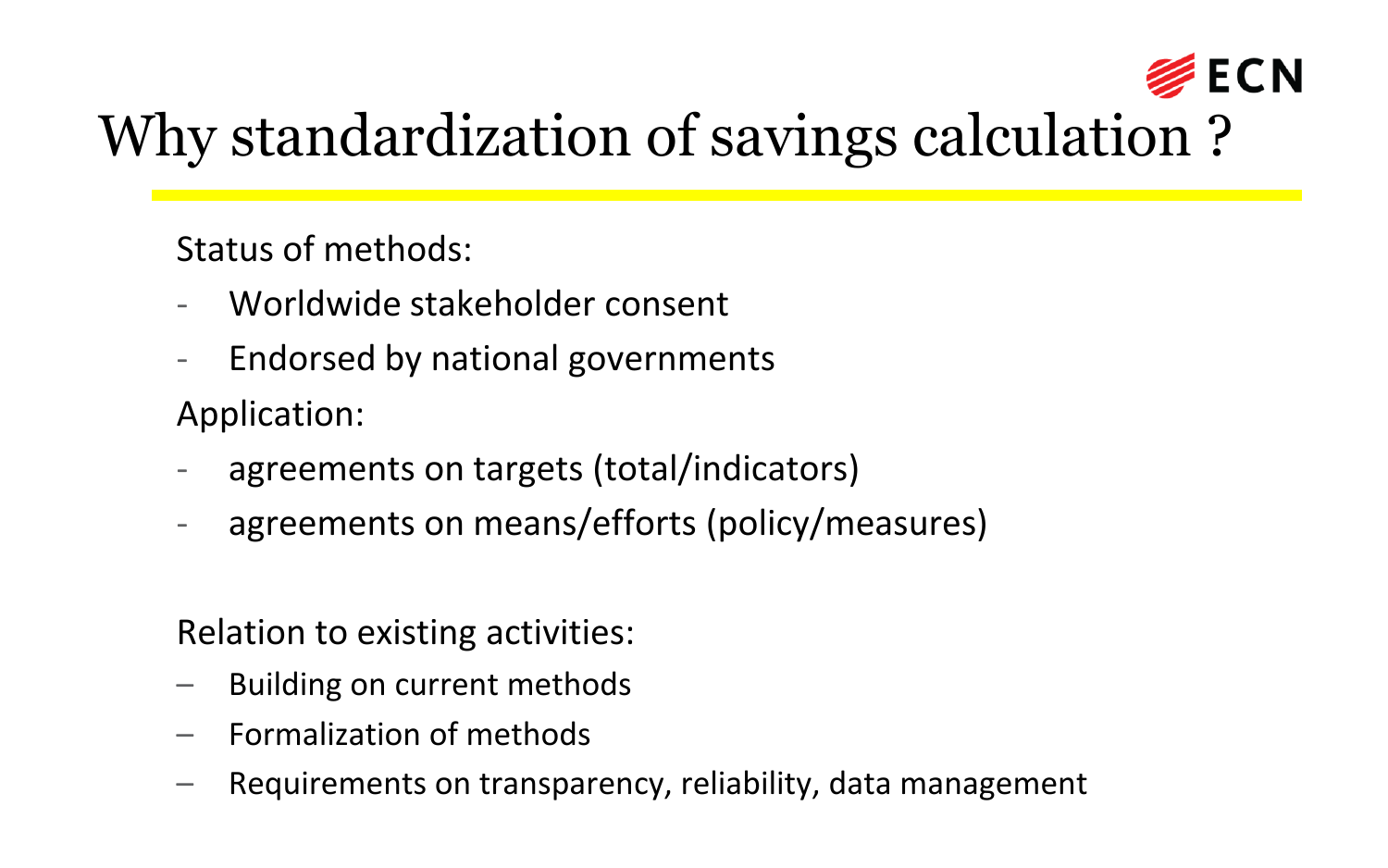## **ECN**

# Possible role at international level

## IEA:

- formalizing the use of indicators for savings calculations
- exporting the approach to non-OECD
- evaluation of effect of 25 priority policy measures

## UN:

- FCCC: facilitating agreements on energy efficiency goals per country
- SUS4ALL: evaluation of progress as doubling energy efficiency rate
- UNIDO: facilitating agreements on energy efficiency in industrial branches

## JI-CDM/Projects:

- Providing generalized baselines for project evaluations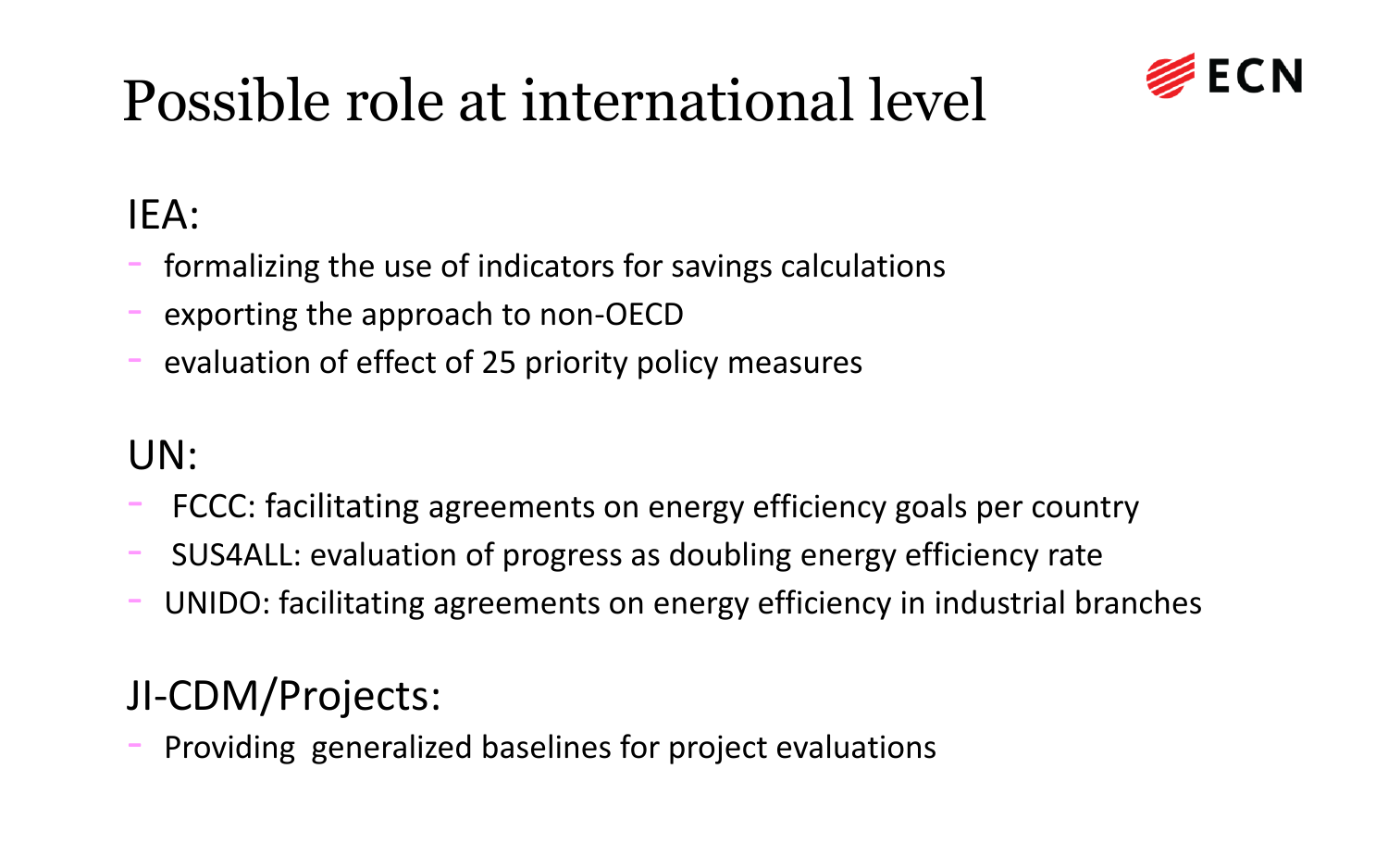

# Indicator based methods: indicators

 $IND(t) = NEC(t) / DV(t)$ 

NEC is Normalised Energy Consumption

DV is Driver quantity

## Type of indicators:

- Specific energy consumption per subsector > driver = output
- Specific energy consumption for system > driver number or size
- Penetration of energy saving systems (diffusion indicators)

## Choice of indicator, e.g.:

- Fuel use per person-km travelled
- Fuel use per vehicle-km
- Annual fuel use per car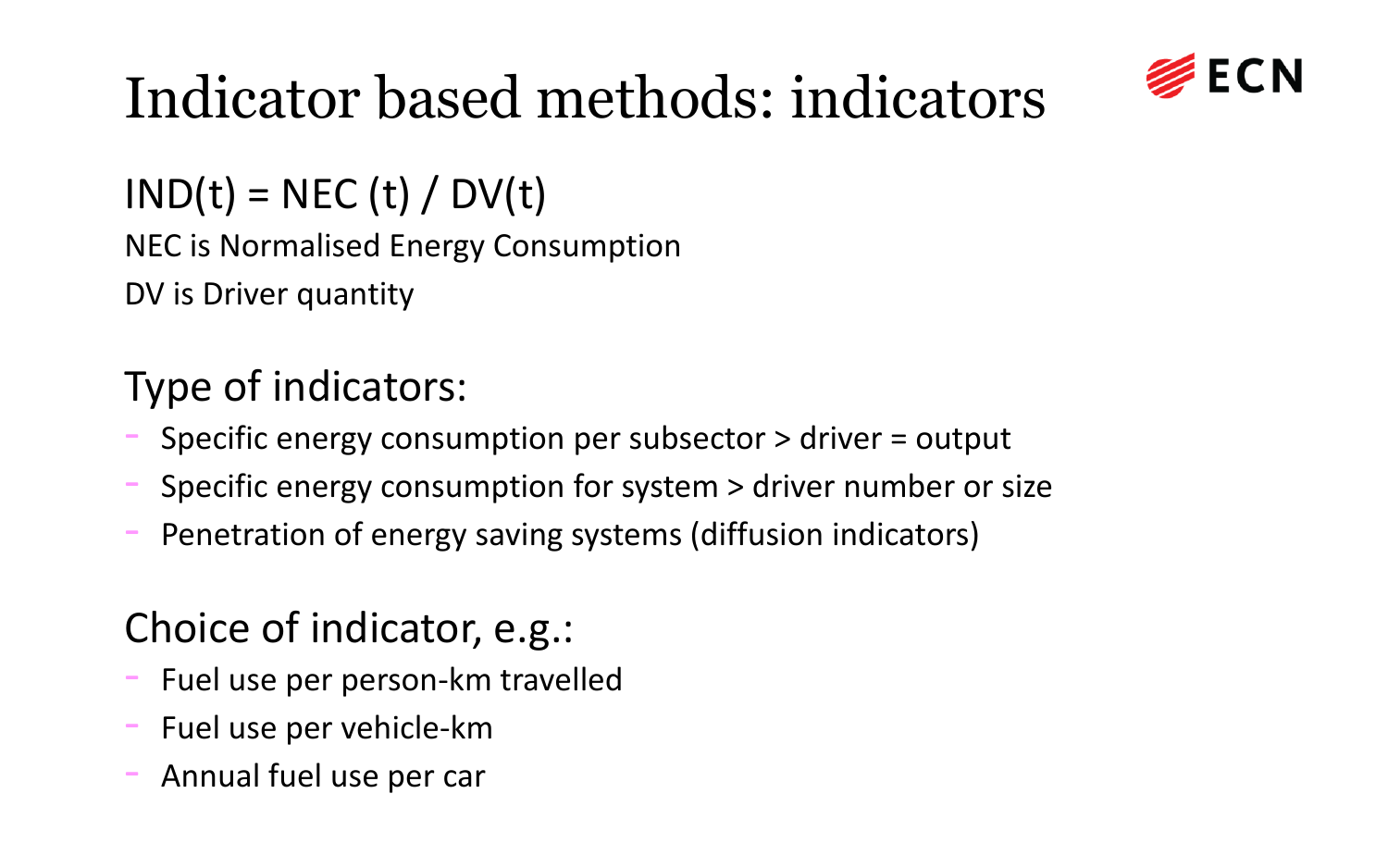

# Indicator based methods: savings

## $ESPI(t) = [IND(t0) - IND(t)] * DV(t)$

ESPI is energy savings per indicator

## Choice of calculation rules:

- Fixed base year (period) or moving base year (stepwise) approach
- Driver value from base year or end year
- Energy use in final or primary terms
- Moving average for indicator values

## Reliability of results:

- Appropriateness of indicator
- Coverage of end-use with indicators
- Length of evaluation period
- Data (trend) quality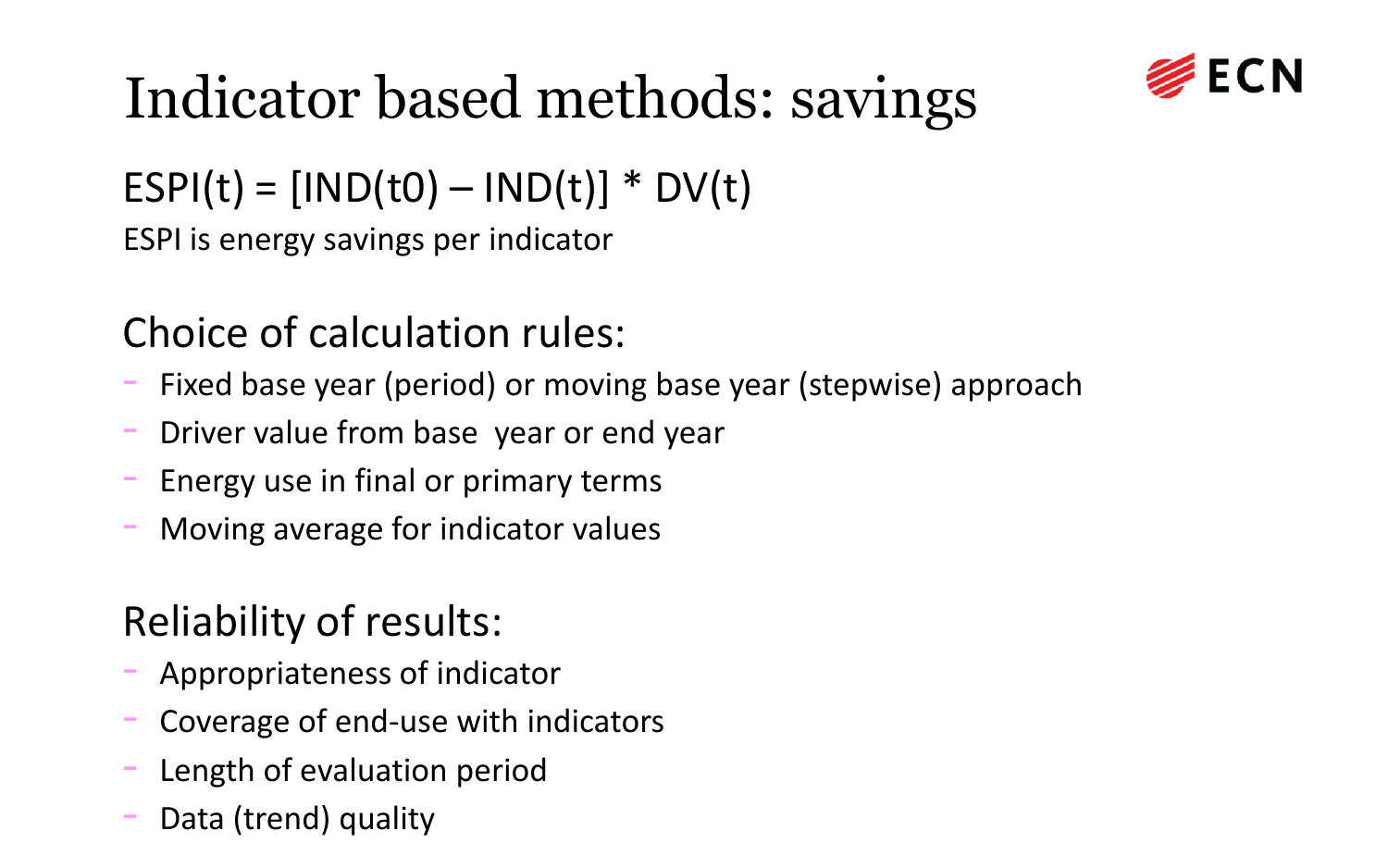# Progress as to indicator based methods  $\mathcal{E}$  ECN

Standard now ready for final comments

Final standard adopted in 2014

Concrete indicator-based methods to be set up according to general standard, e.g:

- Average energy use per dwelling
- Average electricity use per appliance
- Average energy use per m2 of offices
- Energy use per ton of steel, cement, etc.
- Fuel use per km driven per car
- Shift between transport modes (car > train)
- Fuel use per ton-km transport of goods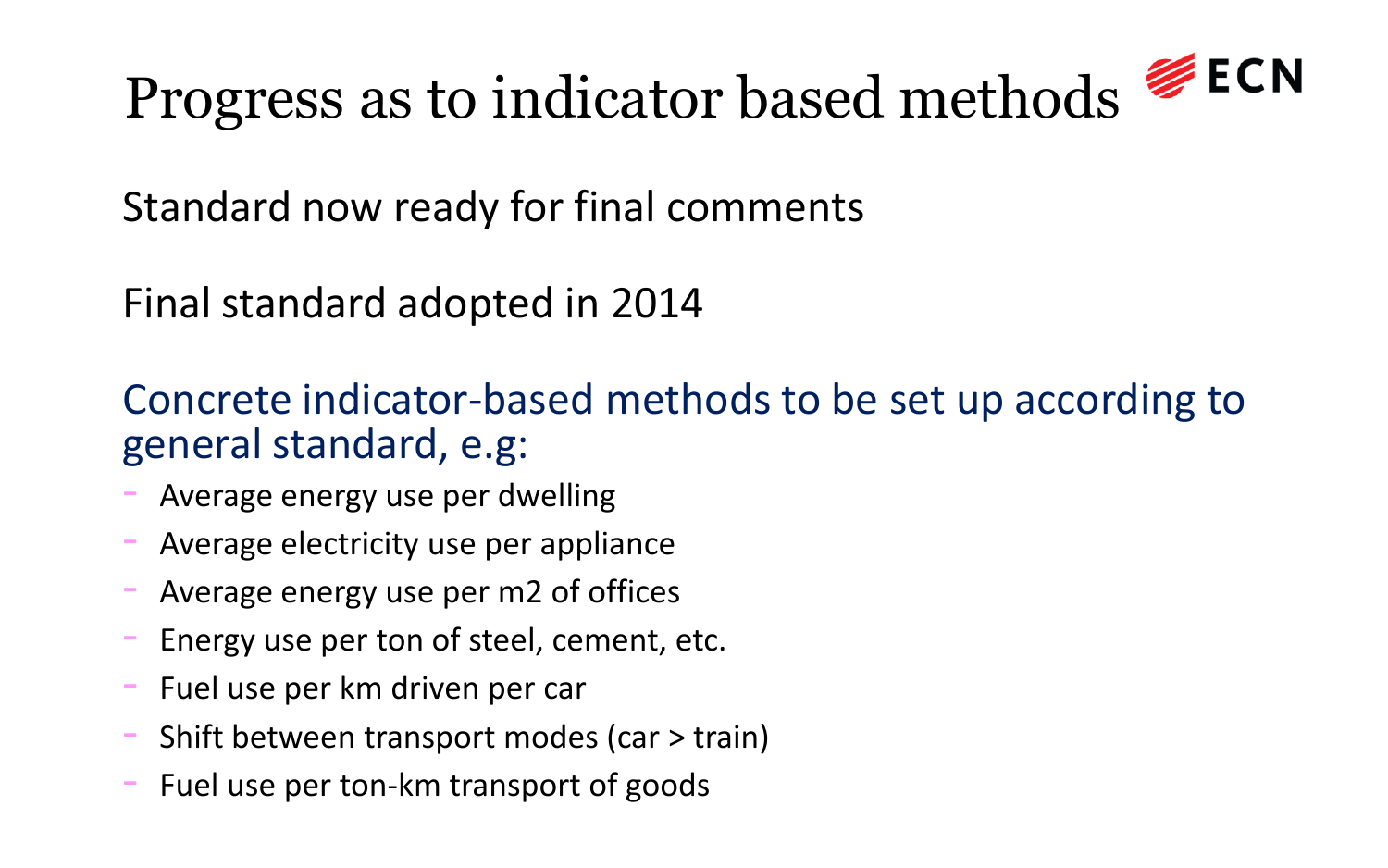

# Doing more with less with standards

## An international standard avoids:

- Double work on creating indicators
- Explanation of differences
- Gathering of data for indicators not used
- Gathering of more national data than needed

## An international standards provides:

- International framework for evaluation
- Higher chance on national application
- Higher chance on obligatory application as part of international agreement
- Stronger commitment of governments
- More support for (focused) data gathering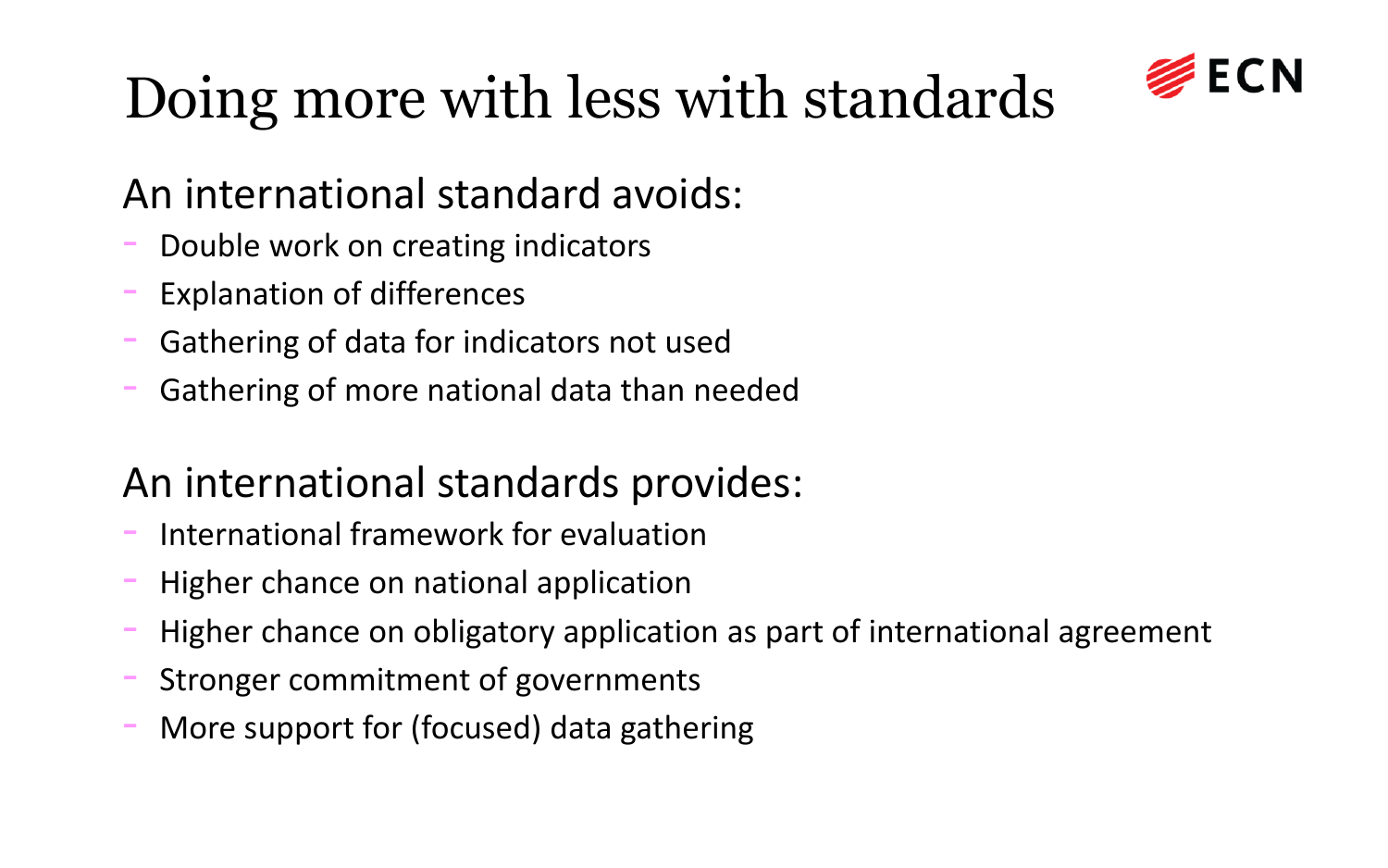

# Annex (not shown)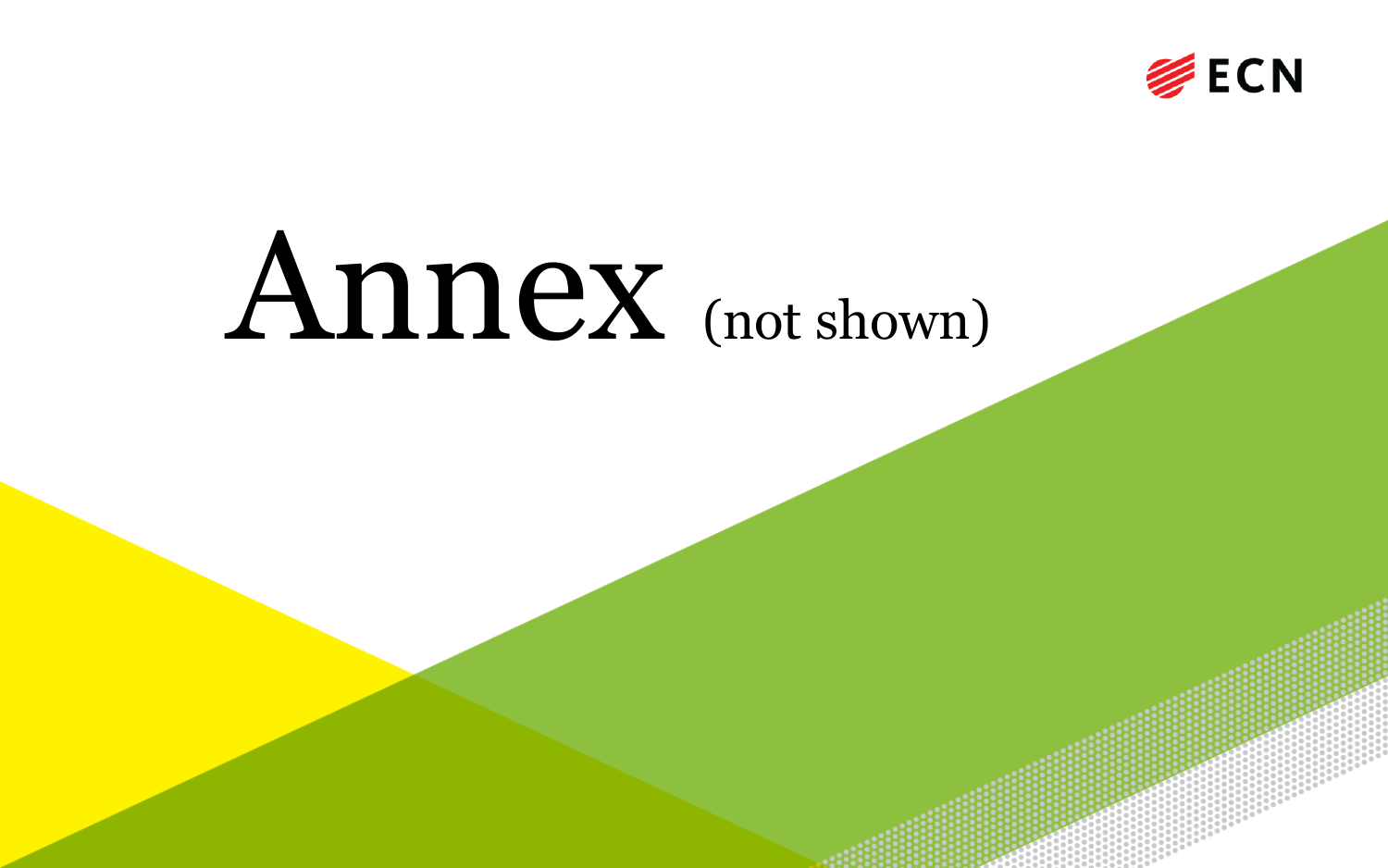## **ECN** Factors defining quality of TD saving figures

Quality top-down figures defined by:

- Margins in energy consumption data
- Margins in data on ERG-variable
- Appropriateness of ERG for determining energy-use-without-savings (des-aggregation, choice of ERG)
- Length of analysis period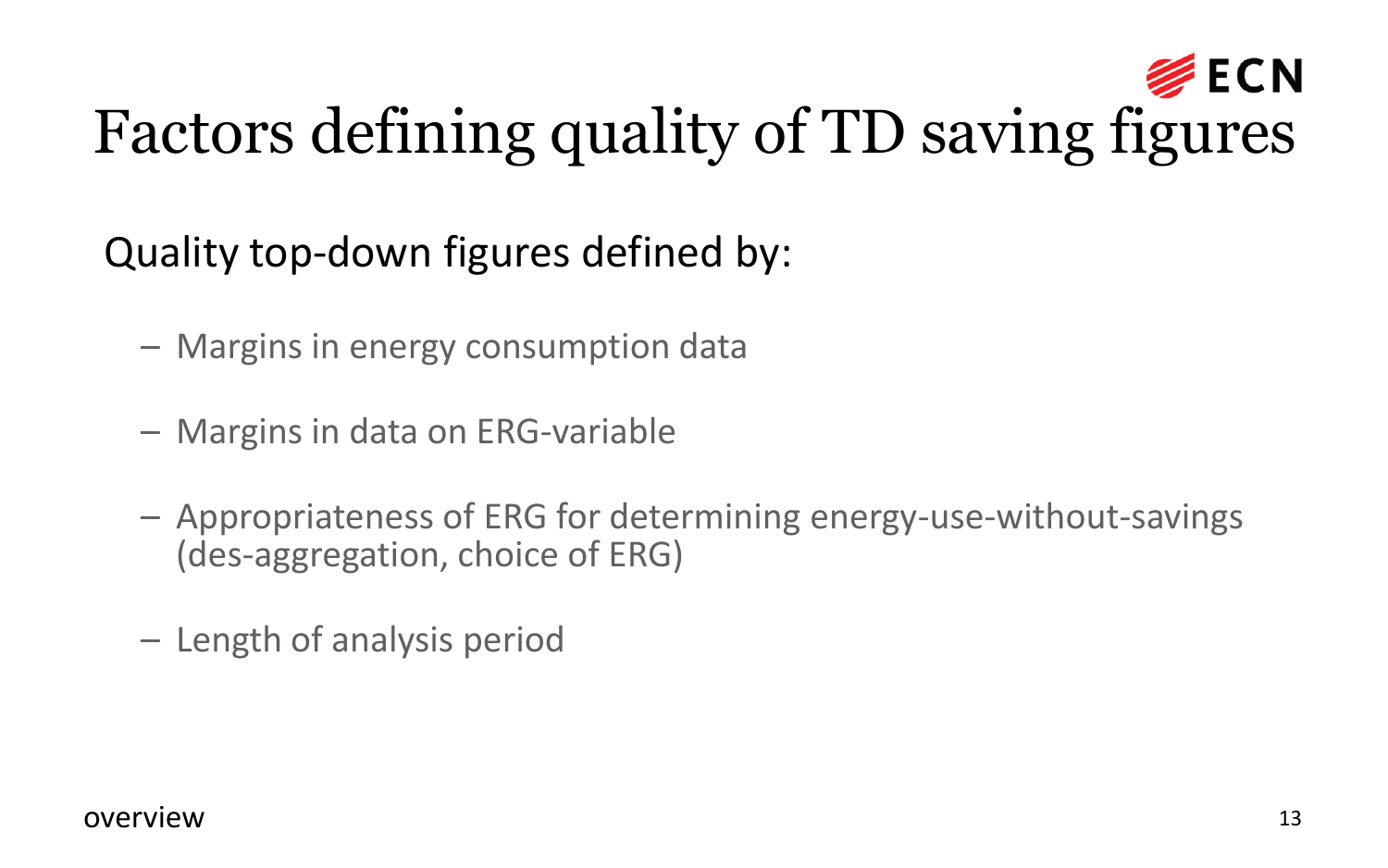

## Margins total savings Netherlands

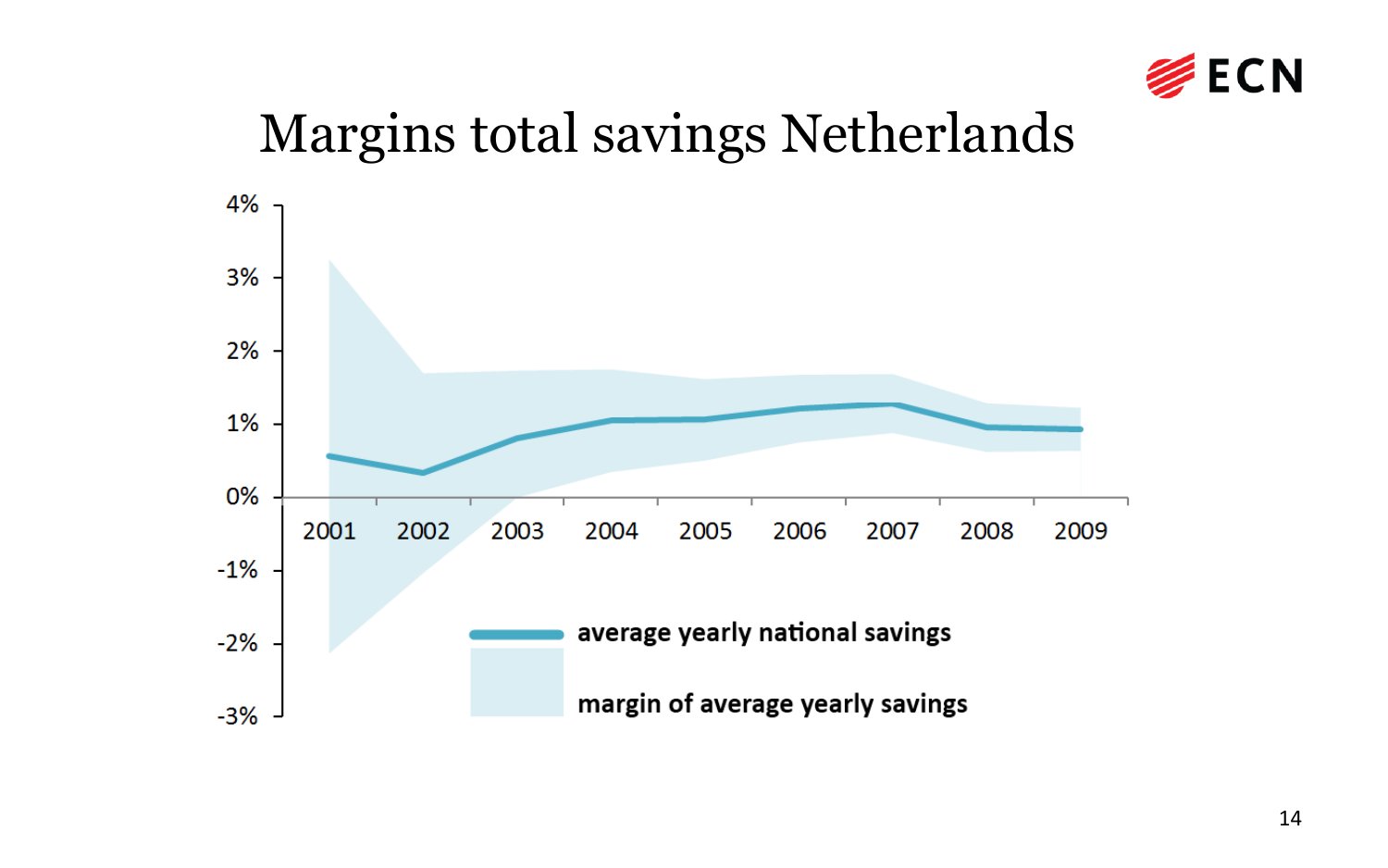### Scope of TD methods

*Tertiary*

*Industry*

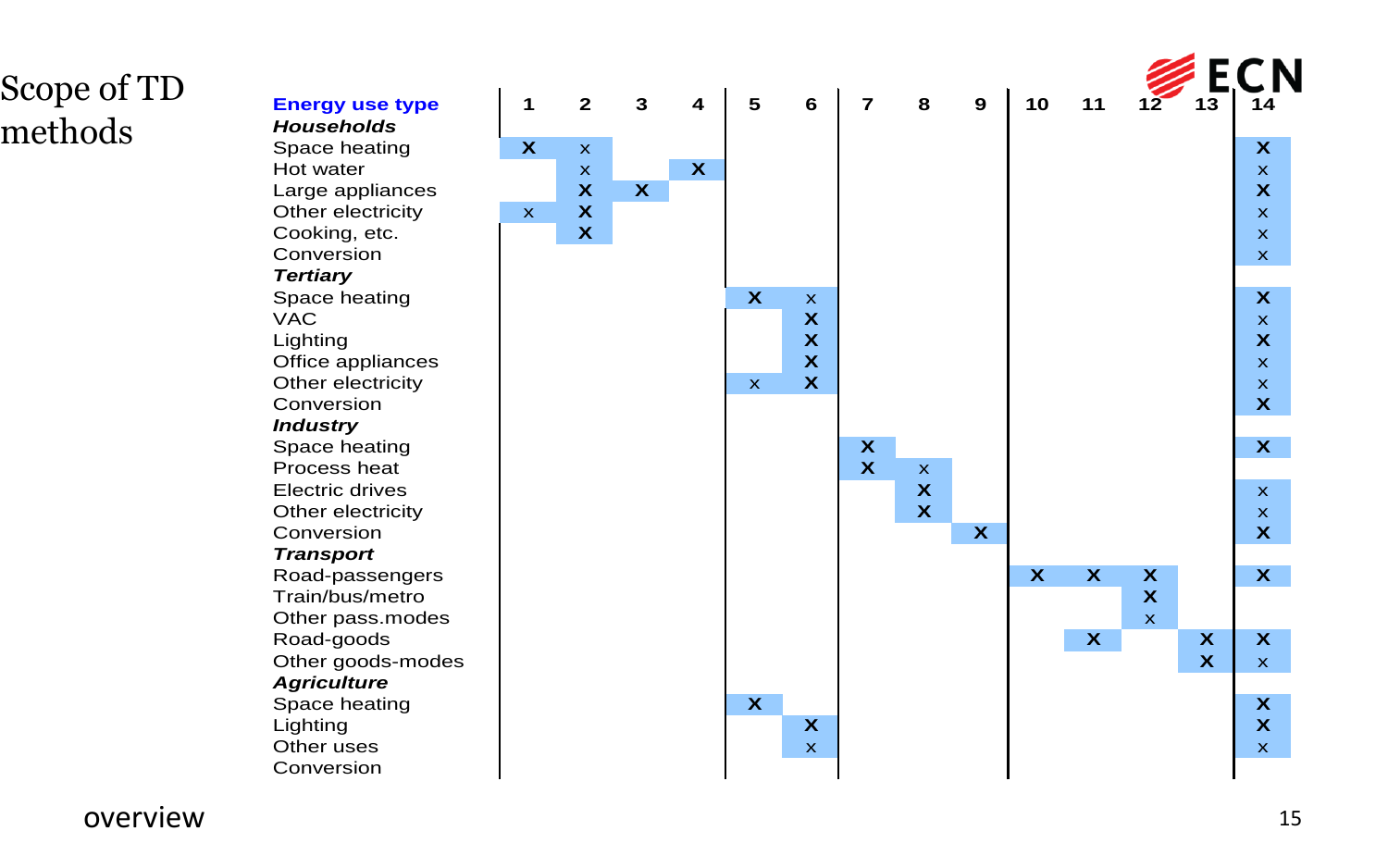

## What are standards?

*A document, established by consensus and approved by a recognised body, that provides for common and repeated use: rules, guidelines or characteristics for activities or their results, aimed at the achievement of the optimum degree of order in a given context.*

#### Properties:

- Agreements on definitions, specifications, factors, calculation rules, practices
- Formulated in a discussion process open for all stakeholders
- Content dependent on consensus building

### Organisation:

- National (NEN) > European (CEN) and worldwide (ISO)
- Committees per field (activity, issue, technology)
- Standards formulation process 2-3 years
- Voluntary application unless part of regulation (e.g. EC directives)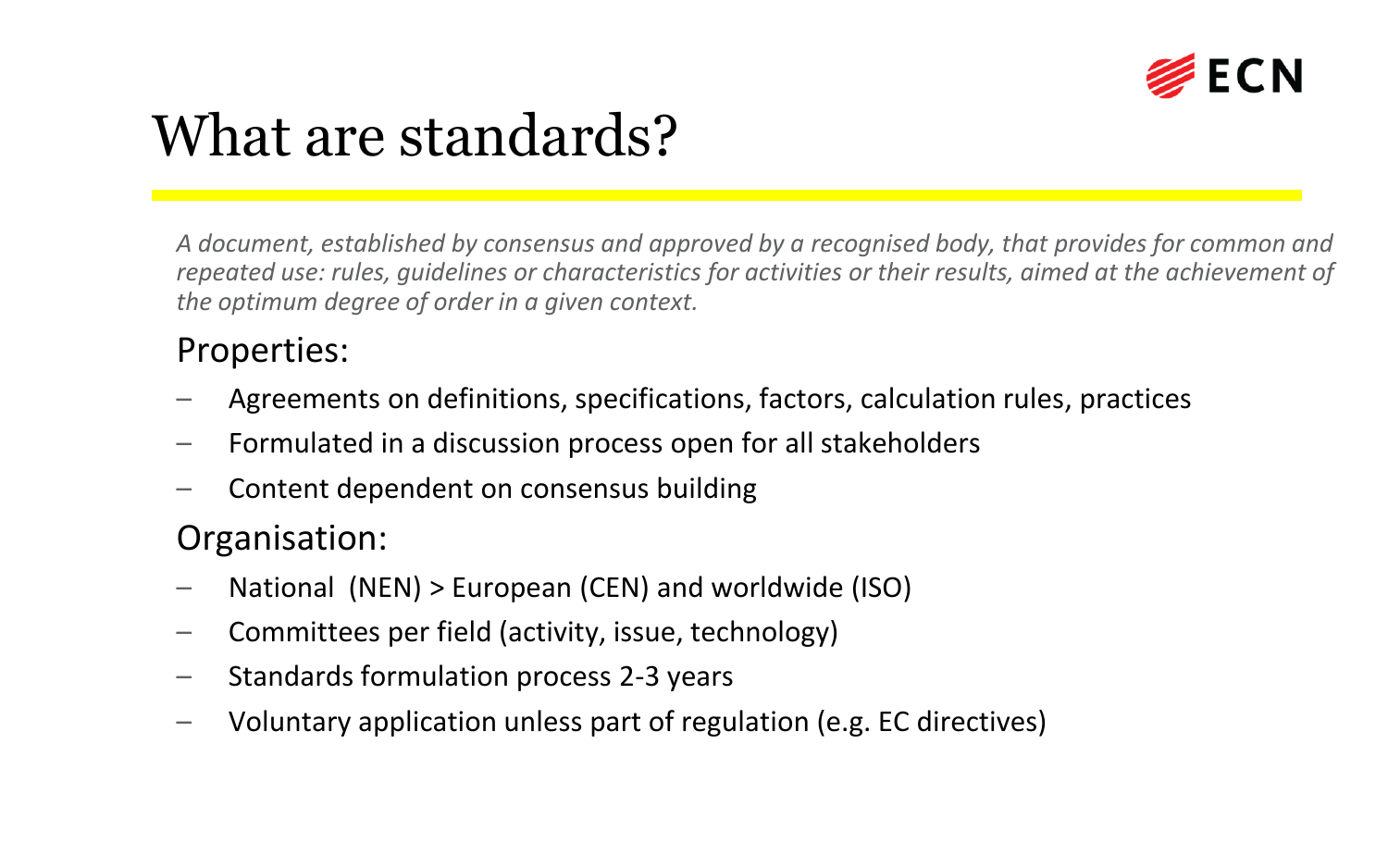# Relevant ISO standards



### Terminology

13273-1 (energy efficiency)

## Energy Management Systems:

- 50001 (basis)
- 50002 t/m 50005 (supporting)

## Savings calculations:

- 17743 (General)
- 17742 (Regions)
- 17744 (Projects)
- 17747 (Organisations)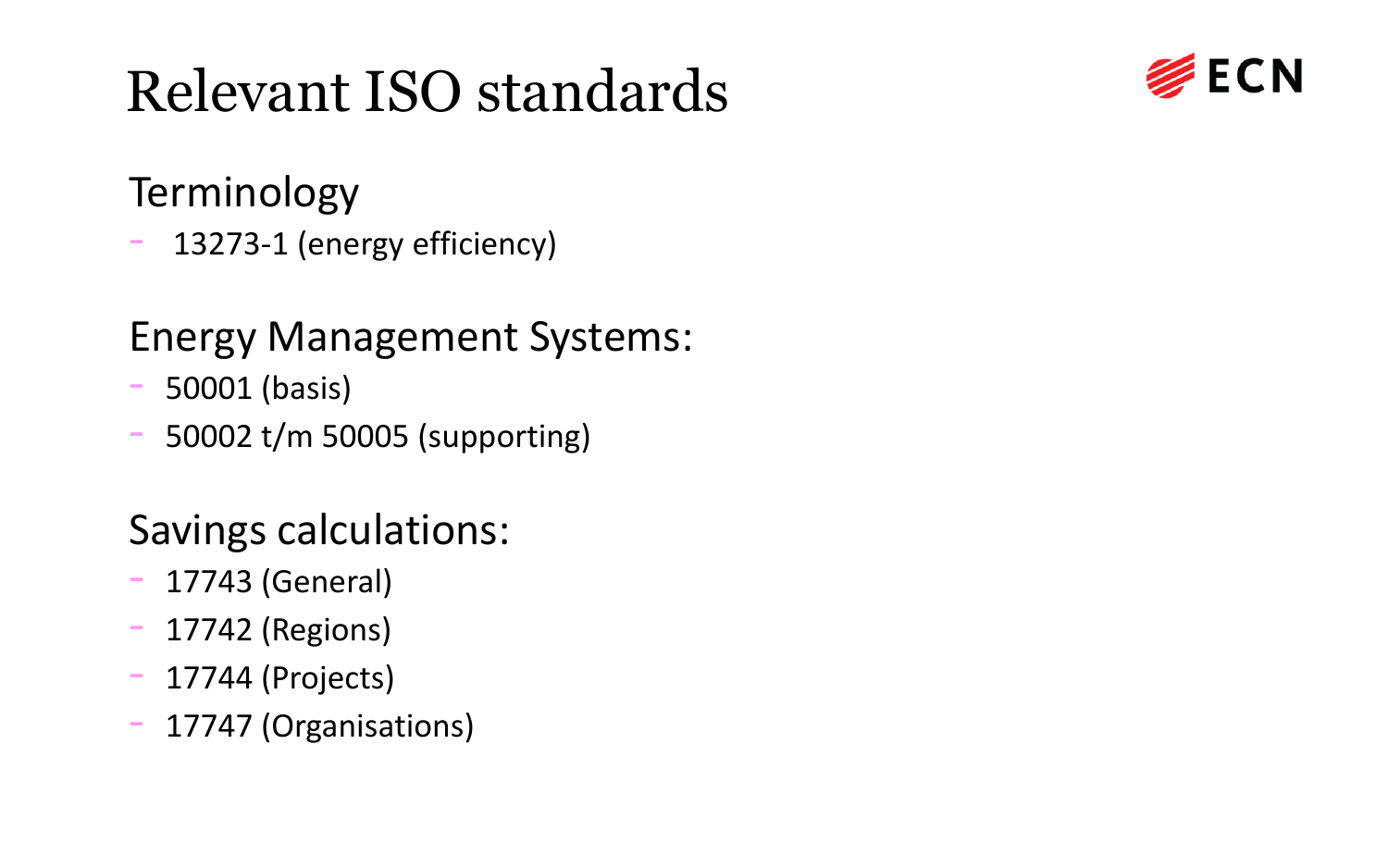

# Applications of CEN/ISO standard

## Top-down / indicator based methods:

- Indicators on energy use and savings for countries or sectors (IEA)
- Benchmark for sub-sectors (cement, steel, power plants)
- Efficiency indicators for stock of cars, to be checked with minimum standards

## Bottom-up / measure based methods:

- Evaluation of saving policy of countries
- Evaluation of saving programs of energy companies
- Audits: expected savings of measures in dwellings/buildings
- Evaluation of policy measures, e.g. effect of subsidy scheme
- Energy Performance Contracting: realised savings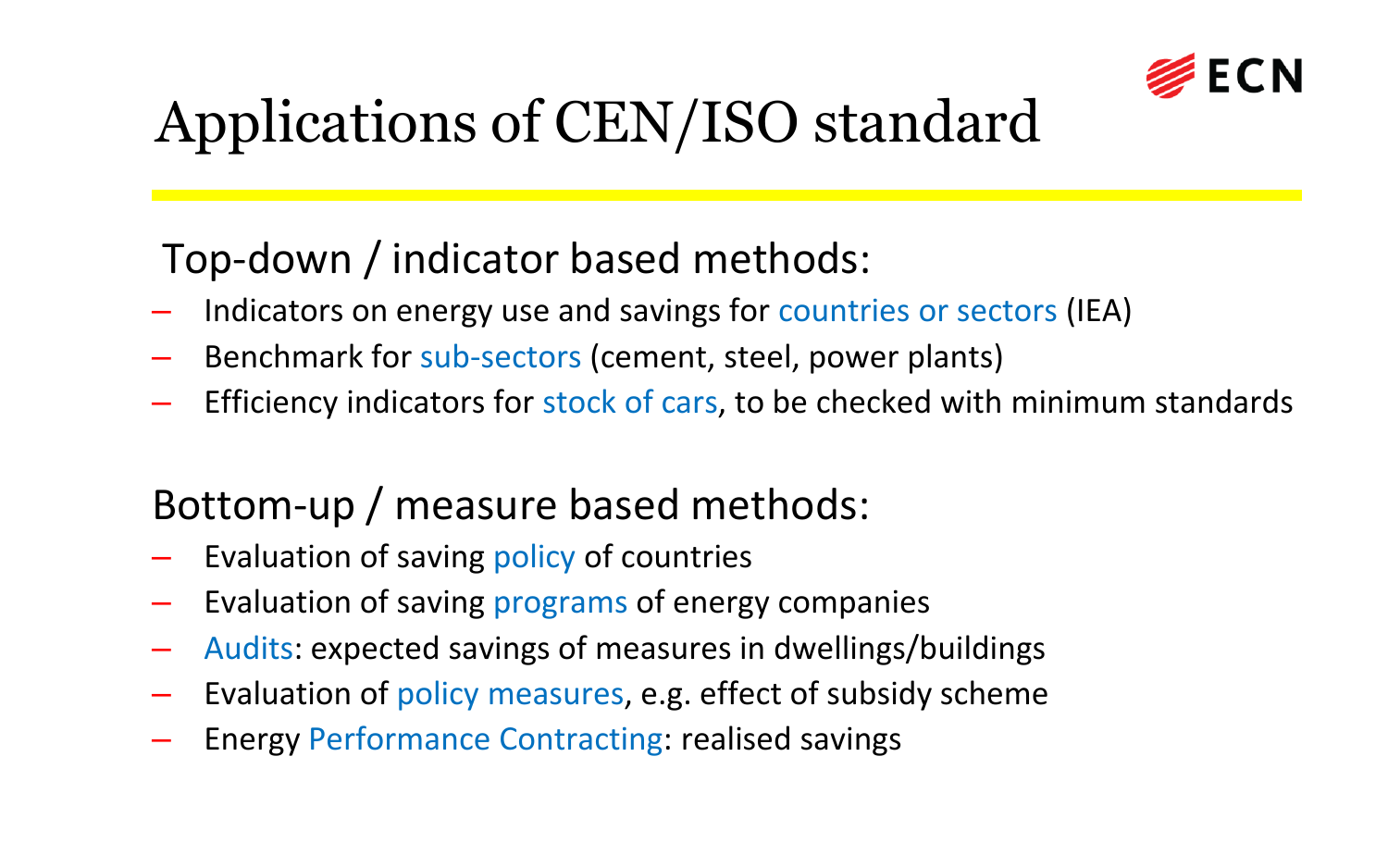

# Role in policy implementation

### Policy regards obligations and agreements on:

- Goals (targets on savings, energy use or emission reduction)
- Means (policy measures, actions of actors)
- Results (amount of realised savings or emission reduction)
- Actors ("large" energy companies, end-users)
- Systems (appliances with minimum efficiency)

### Agreements & obligations ask for:

- Definitions, rules, (correction) factors, exceptions, etc.
- Harmonised over branches, sectors, countries.
- Agreed or accepted by relevant actors
- Practically applicable

Which are provided by standards (EN16212 and ISO 17742)!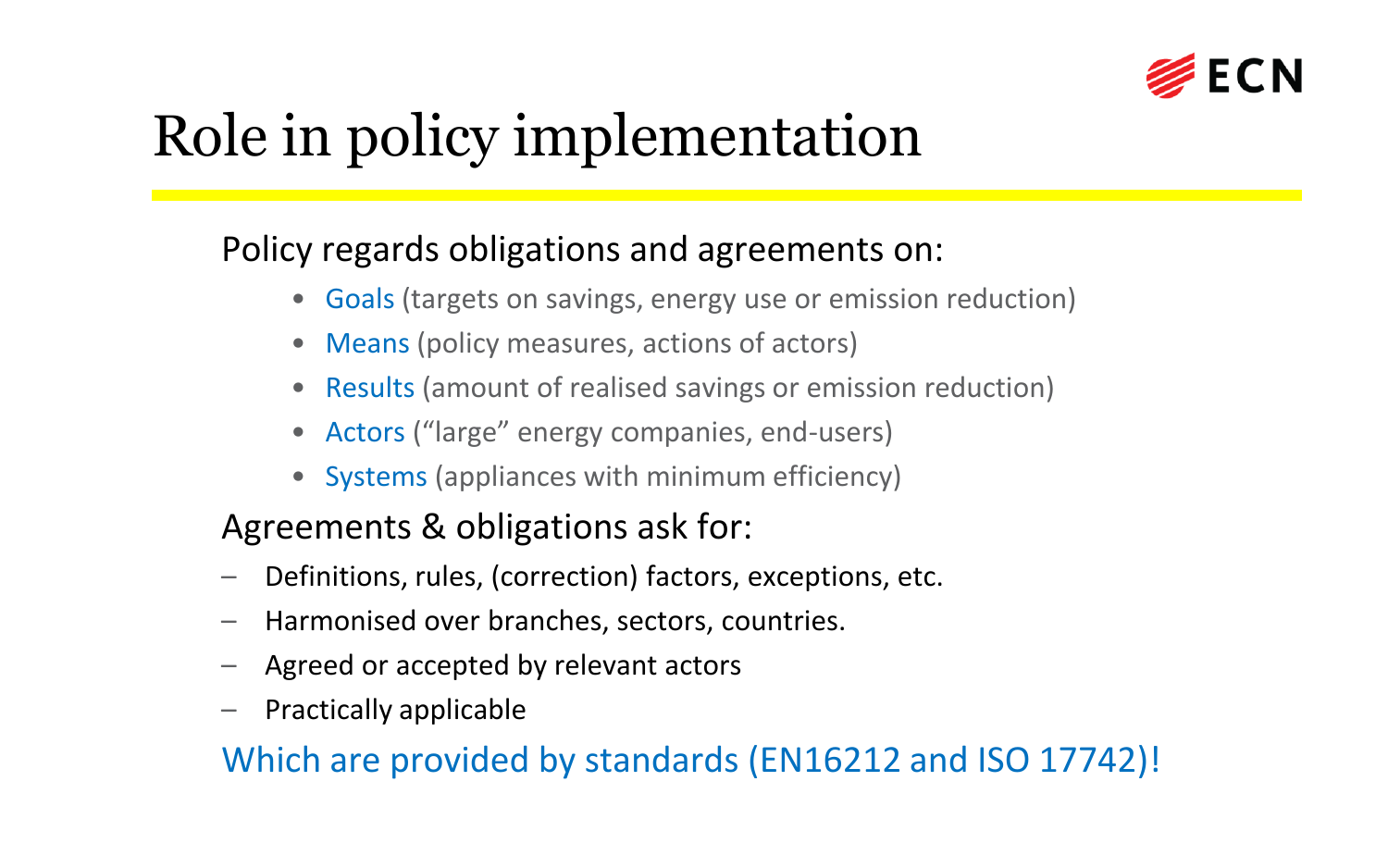# Application of standards per level



World(regions):  $\bullet$ 

| Countries                    | <b>CEN-TD</b>      |  |
|------------------------------|--------------------|--|
| Countries/sectors            | <b>CEN-TD</b>      |  |
| Sub-sectors/process          | <b>CEN-TD</b>      |  |
| Appliance/cars/technology    | <b>CEN-General</b> |  |
| Cross-sector technology      | BU                 |  |
| Country:                     |                    |  |
| Sector/energy-use            | <b>CEN-TD/BU</b>   |  |
| Policy measures              | <b>CEN-BU</b>      |  |
| Programmes                   | BU                 |  |
| <b>Energy using products</b> | BU                 |  |
| Products/services            | BU                 |  |
| Individual energy users      |                    |  |
| Facility/process             | CEN-General        |  |

Saving agreements Sectoral Agreements Benchmarking / country **ISO Standard manufacturers** Electric motors

| National evaluation              |  |  |
|----------------------------------|--|--|
| Policy evaluation Effort sharing |  |  |
| Market based instruments         |  |  |
| Minimum efficiency standard      |  |  |
| Footprint                        |  |  |

| Facility/process | <b>CEN-General</b> |
|------------------|--------------------|
| Process industry | TD                 |
| End-use/ESCO     | BU                 |
| New building     | BU                 |
| Project          | BU                 |

| Permit / BAT        |                                    |
|---------------------|------------------------------------|
| Benchmarking / site |                                    |
|                     | <b>Energy Performance Contract</b> |
| Energy performance  |                                    |
| JI/CDM              |                                    |